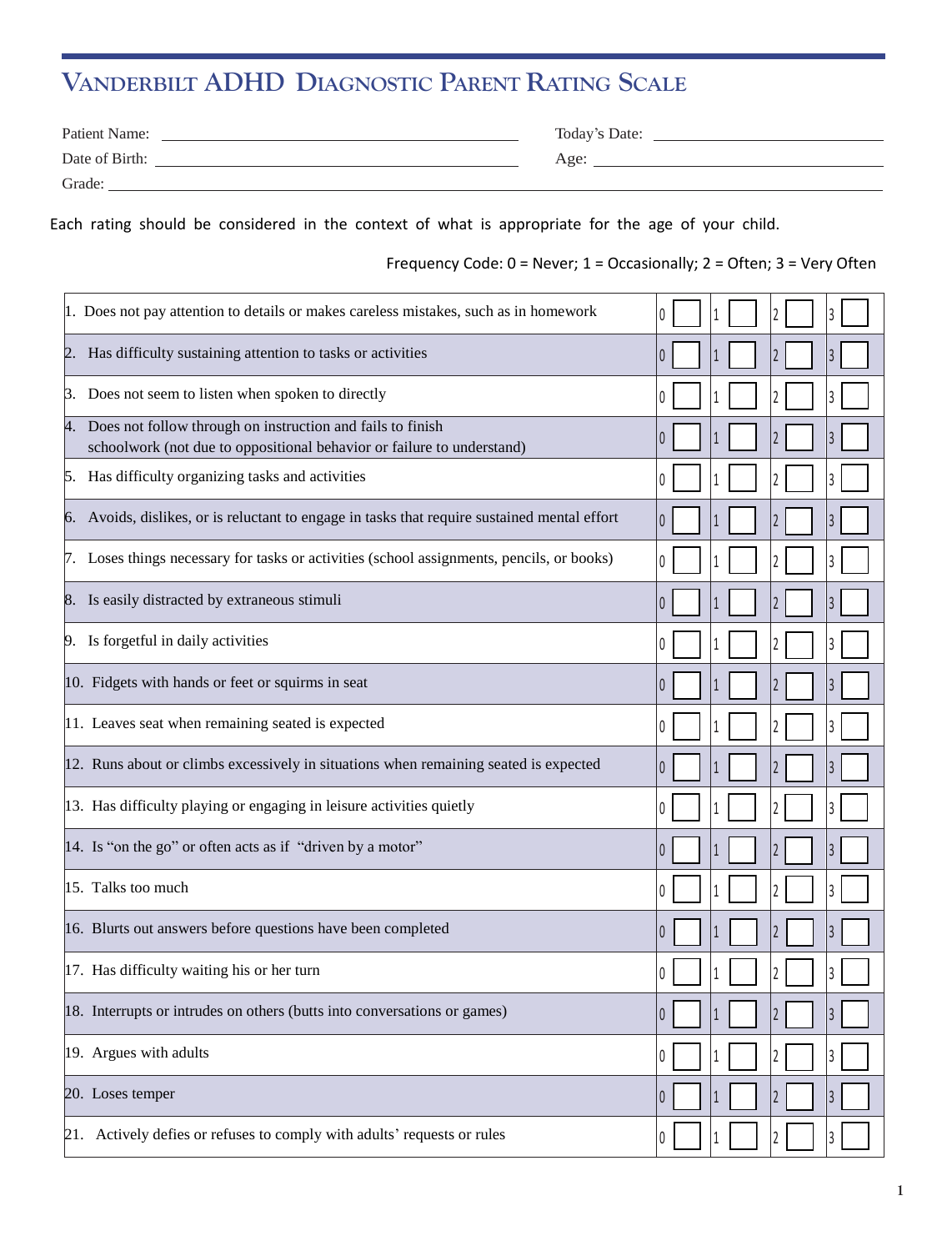## **VANDERBILT ADHD DIAGNOSTIC PARENT RATING SCALE**

Each rating should be considered in the context of what is appropriate for the age of your child.

| 22. Deliberately annoys people                                              |                  |  | 3 |
|-----------------------------------------------------------------------------|------------------|--|---|
| 23. Blames others for his or her mistakes or misbehaviors                   | $\theta$         |  |   |
| 24. Is touchy or easily annoyed by others                                   | $\theta$         |  |   |
| 25. Is angry or resentful                                                   |                  |  |   |
| 26. Is spiteful and vindictive                                              |                  |  | 3 |
| 27. Bullies, threatens, or intimidates others                               | 0                |  | 3 |
| 28. Initiates physical fights                                               | 0                |  |   |
| 29. Lies to obtain goods for favors or to avoid obligations ("cons" others) | $\left( \right)$ |  |   |
| 30. Is truant from school (skips school) without permission                 | $\left( \right)$ |  | 3 |
| 31. Is physically cruel to people                                           |                  |  | 3 |
| 32. Has stolen items of nontrivial value                                    | $\theta$         |  | 3 |
| 33. Deliberately destroys others' property                                  | 0                |  |   |
| 34. Has used a weapon that can cause serious harm (bat, knife, brick, gun)  | $\theta$         |  | 3 |
| 35. Is physically cruel to animals                                          | $\left( \right)$ |  |   |
| 36. Has deliberately set fires to cause damage                              | $\theta$         |  | 3 |
| 37. Has broken into someone else's home, business, or car                   | $\left( \right)$ |  |   |
| 38. Has stayed out at night without permission                              |                  |  | 3 |
| 39. Has run away from home overnight                                        |                  |  | 3 |
| 40. Has forced someone into sexual activity                                 | $\theta$         |  |   |
| 41. Is fearful, anxious, or worried                                         |                  |  |   |
| 42. Is afraid to try new things for fear of making mistakes                 |                  |  | 3 |
| 43. Feels worthless or inferior                                             |                  |  | 3 |
| 44. Blames self for problems, feels guilty                                  |                  |  | 3 |